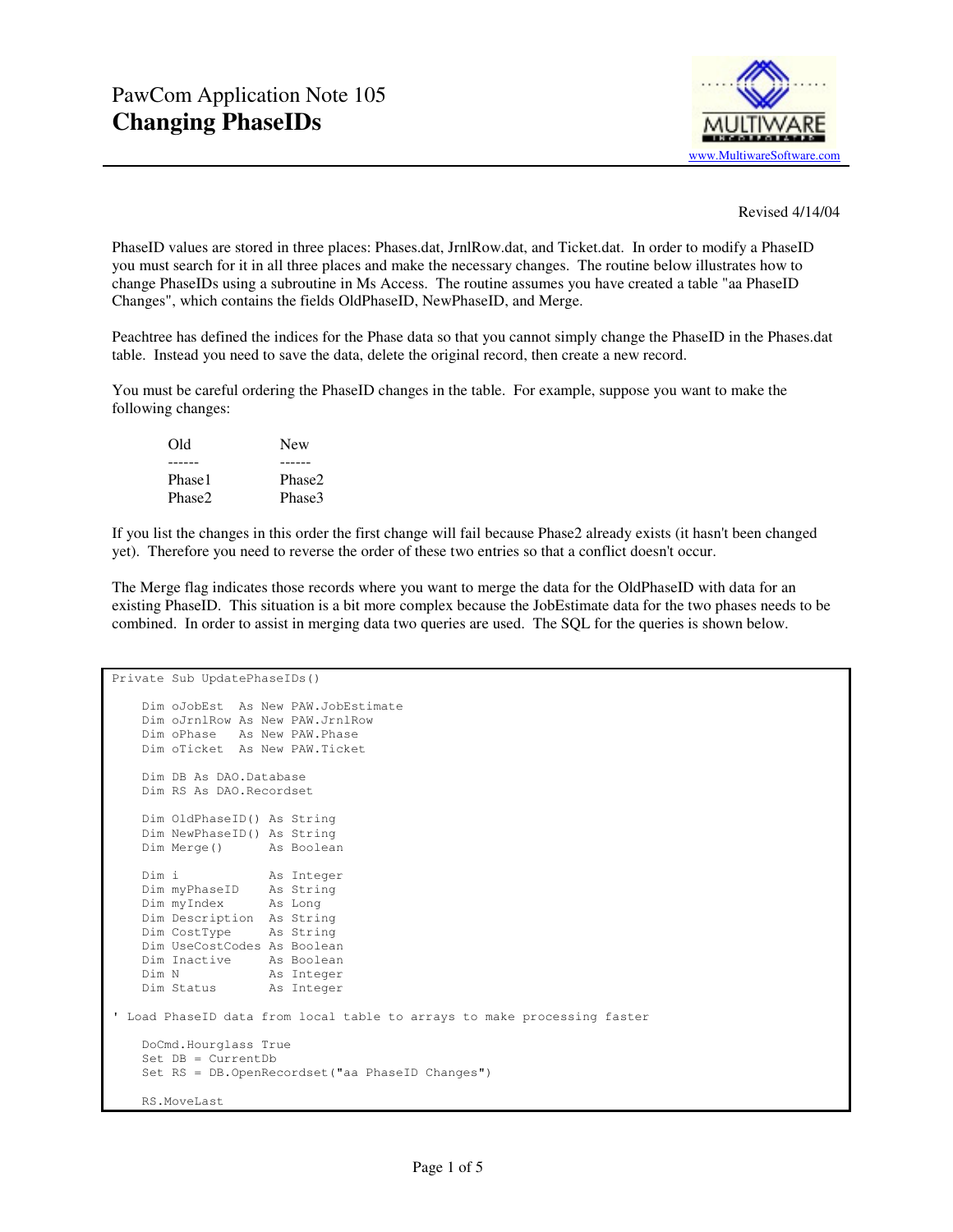

```
 N = RS.RecordCount 
     RS.MoveFirst 
     ReDim OldPhaseID(N) 
     ReDim NewPhaseID(N) 
     ReDim Merge(N) 
    For i = 1 To N
         OldPhaseID(i) = RS!OldPhaseID 
         NewPhaseID(i) = RS!NewPhaseID 
         Merge(i) = RS!Merge 
         RS.MoveNext 
     Next i 
     RS.Close 
     DB.Close 
     Set RS = Nothing 
     Set DB = Nothing 
' Read the old Job Estimates and Phase Codes into Access tables 
     mwReadAll_JobEstimate 
     mwReadAll_PhaseCode 
' Update the Phases.dat data 
     BtrieveConnect 
     Status = oPhase.OpenFile 
    For i = 1 To N
         Status = oPhase.StepFirst 
         Do Until Status <> btStatusOK 
              myPhaseID = oPhase.PhaseID 
              If OldPhaseID(i) = myPhaseID Then 
                  ' Peachtree has defined the data such that the PhaseID cannot 
                  ' be simply changed. What we have to do instead is save the 
                  ' record data, delete the record, and create a new record. 
                  myIndex = oPhase.Index 
                  Description = oPhase.Description 
                  CostType = oPhase.CostType 
                  UseCostCodes = oPhase.UseCostCodes 
                  Inactive = oPhase.Inactive 
                  Status = oPhase.Delete 
                  If Status = btStatusOK Then 
                      oPhase.PhaseID = NewPhaseID(i) 
                      oPhase.Index = myIndex 
                      oPhase.Description = Description 
                      oPhase.UseCostCodes = UseCostCodes 
                      oPhase.Inactive = Inactive 
                      Status = oPhase.Insert 
                      If Status <> btStatusOK And Not Merge(i) Then 
                         MsgBox "PHASE.DAT: Insert of new record failed: Status = " & Status &
vbCrLf & _ 
                                   "Old PhaseID = " & OldPhaseID(i) & vbCrLf & _
                                   "New PhaseID = " & NewPhaseID(i) 
                      End If 
                  Else 
                      MsgBox "PHASE.DAT: Delete of old PhaseID " & OldPhaseID(i) & " failed: Status 
= " & Status 
                  End If 
              End If 
              Status = oPhase.StepNext 
         Loop 
     Next i 
     Status = oPhase.CloseFile
```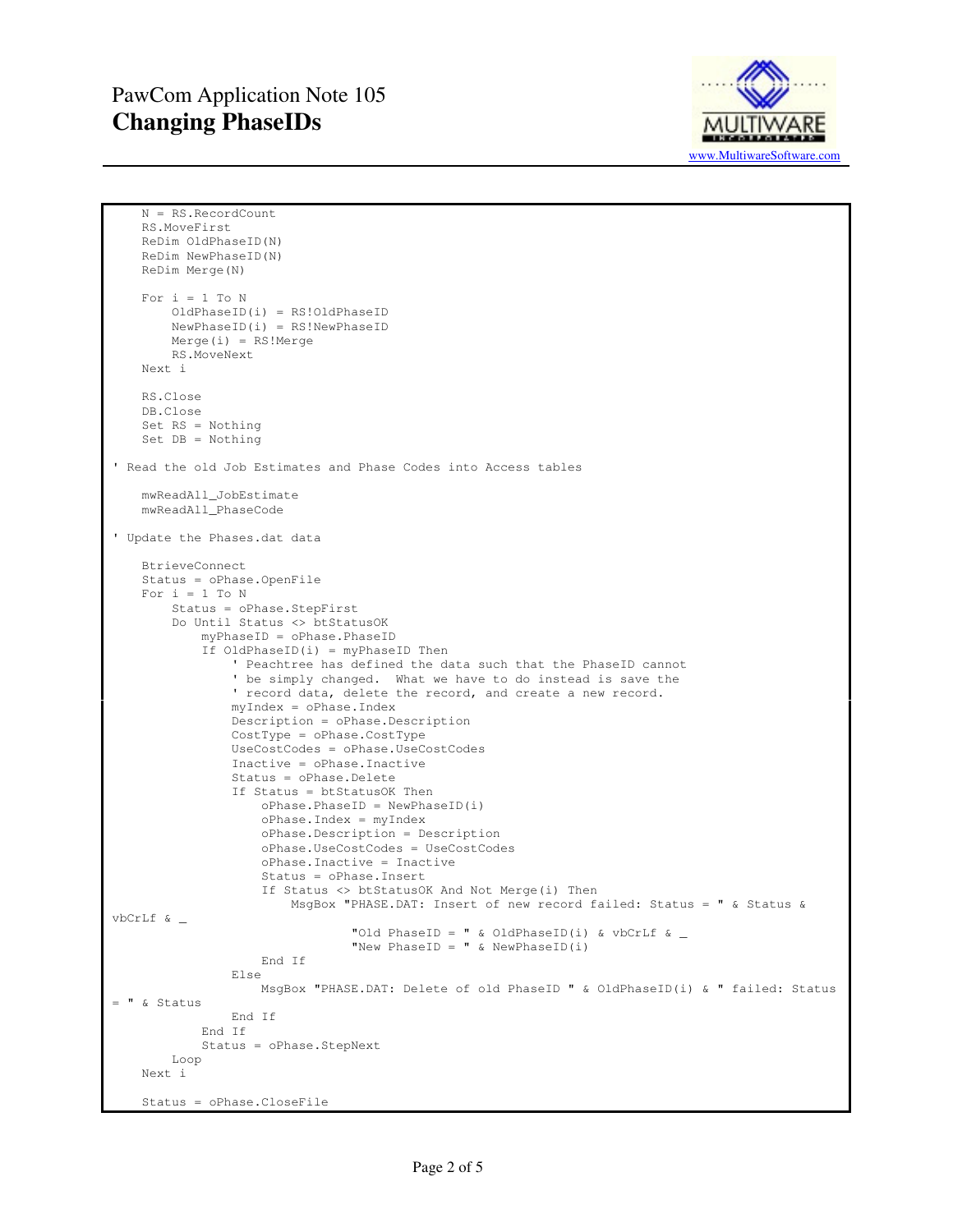

```
 Set oPhase = Nothing 
' Update the Ticket.dat data 
     Status = oTicket.OpenFile 
     Status = oTicket.StepFirst 
     Do Until Status <> btStatusOK 
         myPhaseID = oTicket.PhaseID 
        For i = 1 To N
             If OldPhaseID(i) = myPhaseID Then 
                  oTicket.PhaseID = NewPhaseID(i) 
                  Status = oTicket.Update 
                  If Status <> btStatusOK Then 
                      MsgBox "TICKET.DAT: Update failed changing " & OldPhaseID(i) & " to " & 
NewPhaseID(i) 
                  End If 
                  Exit For 
             End If 
         Next i 
         If oTicket.CostID <> "" Then 
             oTicket.CostID = "" 
             Status = oTicket.Update 
         End If 
         Status = oTicket.StepNext 
     Loop 
     Status = oTicket.CloseFile 
     Set oTicket = Nothing 
' Fix Job Estimate records. 
' All records are read into the Access table, the records are removed 
' from Peachtree, and new records are inserted from the data in 
' query "aa qry Job Estimate rollup 1", which rolls up the values 
' of NumberOfUnits, Revenues, and Expenses for all Cost Codes that are 
' not merge records. For the merge records data is obtained from the 
' query "aa qry Job Estimate rollup 2". 
     Me.txtStatus = "Rebuilding Job Estimate records" 
     DoEvents 
     mwReadAll_JobEstimate 
     Status = oJobEst.OpenFile 
     Status = oJobEst.StepFirst 
     Do Until Status <> btStatusOK 
         Status = oJobEst.Delete 
         Status = oJobEst.StepNext 
     Loop 
     Set DB = CurrentDb 
     Set RS = DB.OpenRecordset("aa qry PhaseID rollup 1") 
     Do Until RS.EOF 
         oJobEst.JobIndex = RS!JobIndex 
         oJobEst.PhaseIndex = RS!PhaseIndex 
         oJobEst.CostIndex = 0 
         oJobEst.NumberOfUnits = RS!NumberOfUnits 
         oJobEst.Revenues = RS!Revenues 
         oJobEst.Expenses = RS!Expenses 
         Status = oJobEst.Insert 
         RS.MoveNext 
     Loop 
     RS.Close 
     Set RS = DB.OpenRecordset("aa qry PhaseID rollup 2") 
     Status = oPhase.OpenFile 
     Do Until RS.EOF 
         oJobEst.JobIndex = RS!JobIndex 
         myPhaseID = RS!NewPhaseID 
         Status = oPhase.GetEqual(myPhaseID)
```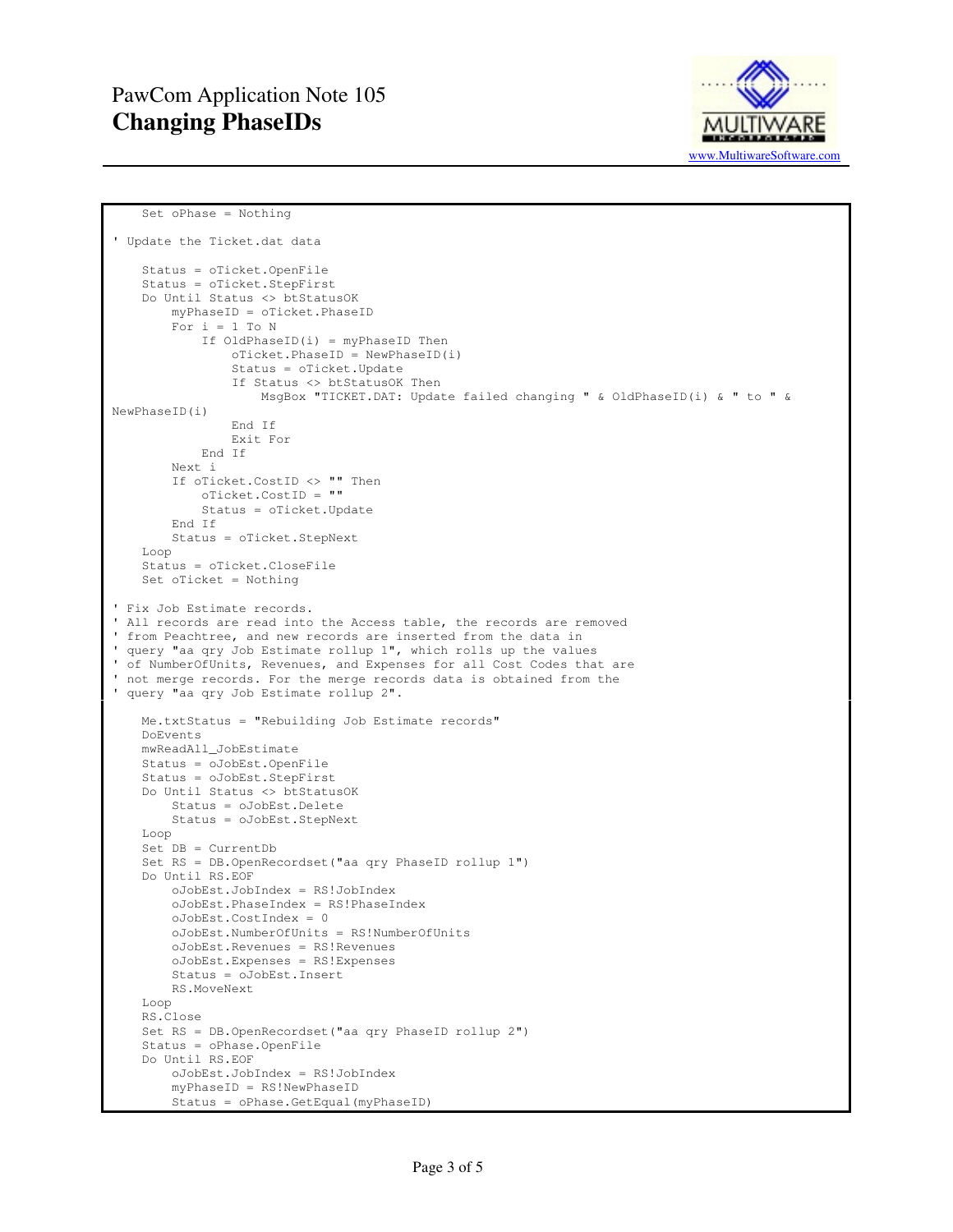

```
 oJobEst.PhaseIndex = oPhase.Index 
         oJobEst.CostIndex = 0 
         oJobEst.NumberOfUnits = RS!NumberOfUnits 
         oJobEst.Revenues = RS!Revenues 
         oJobEst.Expenses = RS!Expenses 
         Status = oJobEst.Insert 
         RS.MoveNext 
     Loop 
     RS.Close 
     Set RS = DB.OpenRecordset("aa qry PhaseID rollup 3") 
     Do Until RS.EOF 
         oJobEst.JobIndex = RS!JobIndex 
         oJobEst.PhaseIndex = RS!PhaseIndex 
         oJobEst.CostIndex = 0 
         oJobEst.NumberOfUnits = RS!NumberOfUnits 
         oJobEst.Revenues = RS!Revenues 
         oJobEst.Expenses = RS!Expenses 
         Status = oJobEst.Insert 
         RS.MoveNext 
     Loop 
     RS.Close 
     DB.Close 
     Set RS = Nothing 
     Set DB = Nothing 
     Status = oJobEst.CloseFile 
     Set oJobEst = Nothing 
' Update the JrnlRow.dat data 
     Status = oJrnlRow.OpenFile 
     Status = oJrnlRow.StepFirst 
     Do Until Status <> btStatusOK 
         myPhaseID = oJrnlRow.PhaseID 
        For i = 1 To N
              If OldPhaseID(i) = myPhaseID Then 
                  oJrnlRow.PhaseID = NewPhaseID(i) 
                  Status = oJrnlRow.Update 
                  If Status <> btStatusOK Then 
                      MsgBox "JRNLROW.DAT: Update failed changing " & OldPhaseID(i) & " to " & 
NewPhaseID(i) 
                  End If 
                  Exit For 
              End If 
         Next i 
         If oJrnlRow.CostID <> "" Then 
              oJrnlRow.CostID = "" 
              Status = oJrnlRow.Update 
         End If 
         Status = oJrnlRow.StepNext 
     Loop 
     Status = oJrnlRow.CloseFile 
     Set oJrnlRow = Nothing 
' Clean up 
     BtrieveDisconnect 
     ReDim OldPhaseID(0) 
     ReDim NewPhaseID(0) 
     DoCmd.Hourglass False 
End Sub 
-----------------------------------------------------------------------------------------
```